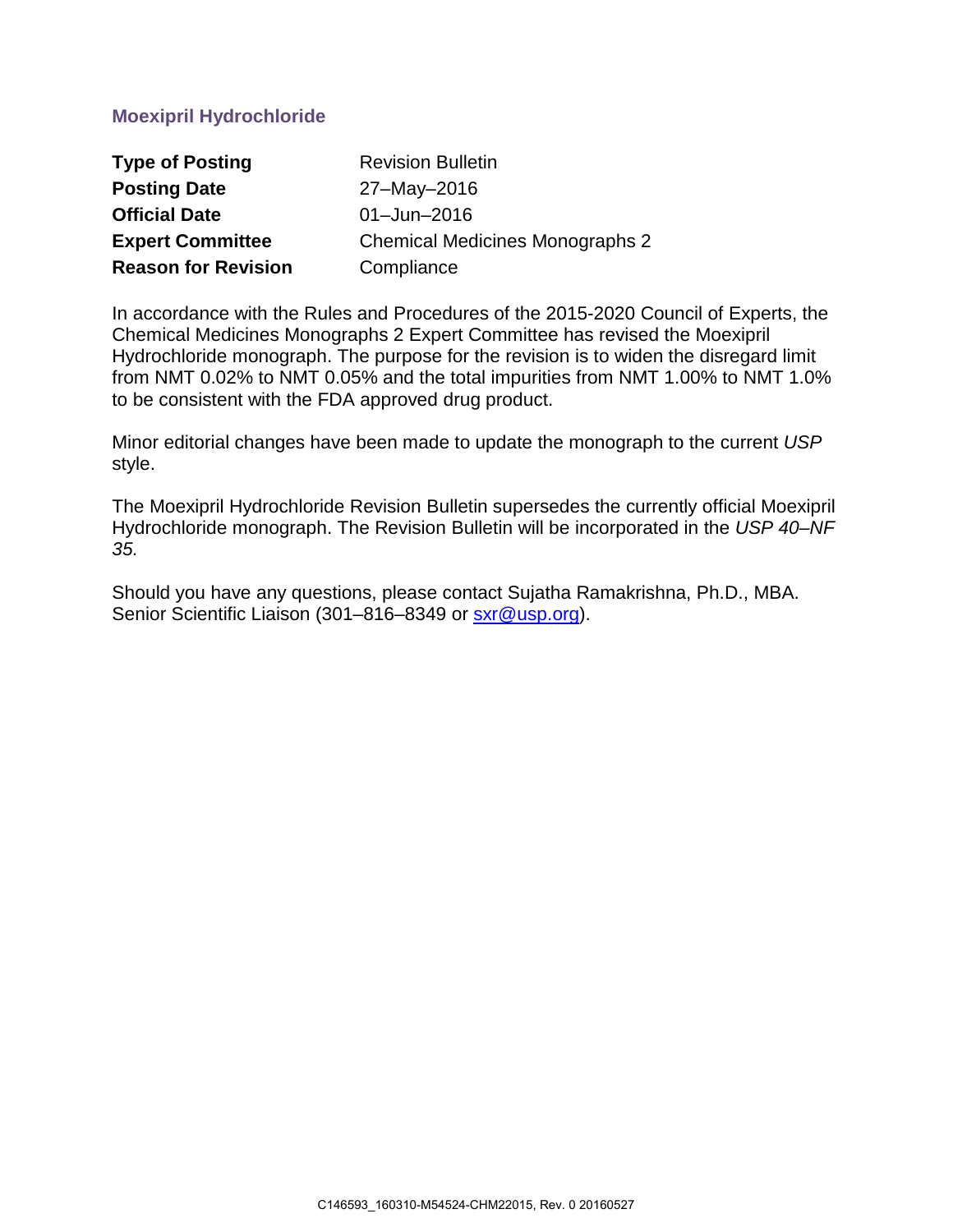## **Moexipril Hydrochloride** the *Sample solution* (mg/mL)



- <sup>C</sup>27H34N2O<sup>7</sup> · HCl 535.03 *Change to read:* 3-Isoquinolinecarboxylic acid, 2-[2-[[1-(ethoxycarbonyl)-
- 3-phenylpropyl]amino]-1-oxopropyl]-1,2,3,4-tetrahydro-<br>
6,7-dimethoxy-, monohydrochloride, [35-[2[ $R^*(R^*)$ ],  $3R^*$ ]]-;<br>
(35)-2-[(25)-N-[(15)-1-Carboxy-3-phenylpropyl]alanyl]-1,2,<br>
3,4-tetrahydro-6,7-dimethoxy-3-isoquinol

**DEFINITION**<br>Moexipril Hydrochloride contains NLT 98.0% and NMT **Diluent:** Solution A and Solution B (20:80) Moexipril Hydrochloride contains NLT 98.0% and NMT **Diluent:** *Solution A* and *Solu*<br>102.0% of moexipril hydrochloride (C<sub>27</sub>H<sub>34</sub>N<sub>2</sub>O<sub>7</sub> · HCl), **Mobile phase:** See Table 1. 102.0% of moexipril hydrochloride (C<sub>27</sub>H<sub>34</sub>N<sub>2</sub>O<sub>7</sub> · HCl), calculated on the anhydrous basis.

# **Table 1 IDENTIFICATION**

- 
- **B.** The relative retention time of the major peak of the **(min) (%) (%)** *Sample solution* corresponds to that of the *Standard solution*, as obtained in the *Assay*.
- •**C. IDENTIFICATION TESTS—GENERAL**  $\langle 191 \rangle$ , *Chloride*: Meets the requirements

- **Buffer:** 1.32 g/L of dibasic ammonium phosphate. Ad-<br>just with diluted phosphoric acid to a pH of 7.5. **Solution A:** Acetonitrile and tetrahydrofuran (95:5) chloride RS in *Diluent*. [NOTE—Sonication may be nec-
- **Mobile phase:** *Solution A* and *Buffer* (30:70) essary for complete dissolution.]<br>**Standard solution:** 0.1 mg/mL of USP Moexipril Hy-<br>**Standard solution 2:** 2 mg/mL
- 
- **Sample solution:** 0.1 mg/mL of Moexipril Hydrochlo- pound B RS, USP Moexipril Related Compound C RS,
- 
- **Mode:** LC complete dissolution.]<br> **Detector:** UV 215 nm
- 
- 
- **Column temperature:** 35° complete dissolution.]
- **Flow rate:** 1 mL/min **System suitability**
- 
- **Run time:** NLT 3.2 times the retention time of
- 
- 
- 
- **Suitability requirements**<br> **Relative standard deviation:** NMT 2.0% **1988 Relative standard deviation:**

- **Analysis** ipril, *Standard solution 1*
- Calculate the percentage of moexipril hydrochloride **Samples:** *Stand* **Samples:** *Stand* (C<sub>22</sub>H<sub>34</sub>N<sub>2</sub>O<sub>2</sub>, HCl) in the portion of Moexipril Hydro- *Sample solution* (C27H34N2O<sup>7</sup> · HCl) in the portion of Moexipril Hydro- *Sample solution*

$$
Result = (r_U/r_S) \times (C_S/C_U) \times 100
$$

- $r_U$  = peak response from the *Sample solution*<br> $r_S$  = peak response from the *Standard solution*
- 
- $=$  concentration of USP Moexipril Hydrochloride RS in the *Standard solution* (mg/mL)

 $C_U$  = concentration of Moexipril Hydrochloride in the Sample solution (mg/mL) **Acceptance criteria:** 98.0%–102.0% on the anhydrous

basis

## **IMPURITIES**

### *Delete the following:*

- **•. HEAVY METALS,** *Method II* 〈**231**〉**:** NMT 10 ppm
- • (Official 1-Jan-2018) • **RESIDUE ON IGNITION** 〈**281**〉**:** NMT 0.20%

| IVEN I IFILAHUN                                                                                                     |                      |                          |                          |
|---------------------------------------------------------------------------------------------------------------------|----------------------|--------------------------|--------------------------|
| • A. Infrared Absorption $\langle 197K\rangle$<br>$\bullet$ B. The relative retention time of the major peak of the | <b>Time</b><br>(min) | <b>Solution A</b><br>(%) | <b>Solution B</b><br>(%) |
| Sample solution corresponds to that of the Standard solu-<br>tion, as obtained in the Assay.                        |                      | 20                       | 80                       |
|                                                                                                                     |                      | 20                       | 80                       |
| • C. IDENTIFICATION TESTS-GENERAL (191), Chloride: Meets                                                            |                      |                          |                          |
| the requirements                                                                                                    | -65                  |                          |                          |
| ASSAY                                                                                                               | 70                   | 20                       | 80                       |
| • PROCEDURE                                                                                                         | 80                   |                          |                          |

just with diluted phosphoric acid to a pH of 7.5. **Standard solution 1:**<sup>4</sup> µg/mL of USP Moexipril Hydro-

**Standard solution:** 0.1 mg/mL of USP Moexipril Hy- **Standard solution 2:**<sup>2</sup> mg/mL of USP Moexipril Hydrochloride RS in *Mobile phase*. [NOTE—Sonication may drochloride RS and 3 µg/mL each of USP Moexipril Rebe necessary for complete dissolution.] lated Compound A RS, USP Moexipril Related Comride in *Mobile phase*. [NOTE—Sonication may be neces- USP Moexipril Related Compound D RS, USP Moexipril sary for complete dissolution.] Related Compound E RS, USP Moexipril Related Com-**Chromatographic system pound F RS, and USP Moexipril Related Compound G** (See *Chromatography* 〈621〉*, System Suitability*.) RS in *Diluent*. [NOTE—Sonication may be necessary for

**Detector:** UV 215 nm **Sample solution:** 2 mg/mL of Moexipril Hydrochloride **Column:** 4.6-mm × 25-cm; 5-µm packing L1 in *Diluent*. [NOTE—Sonication may be necessary for

- **Injection volume:** 10 µL **Samples:** *Standard solution 1* and *Standard solution 2* **Run time:** NLT 3.2 times the retention time of **Suitability requirements**
- moexipril **Resolution:** NLT 3.5 between moexipril related com-**System suitability** pound A and moexipril related compound E; NLT **Sample:** *Standard solution*<br> **Suitability requirements**<br> **Suitability requirements**<br> **Suitability requirements** 
	- **Relative standard deviation: NMT 5.0% for moex-**

- **Samples:** *Standard solution* and *Sample solution* **Analysis**
- chloride taken: Calculate the percentage of each specified impurity in the portion of Moexipril Hydrochloride taken:

$$
Result = (r_U/r_S) \times (C_S/C_U) \times 100
$$

 $r_s$  = peak response from the *Standard solution*  $r_U$  = peak response of each specified impurity from  $C_s$  = concentration of USP Moexipril Hydrochloride the *Sample solution*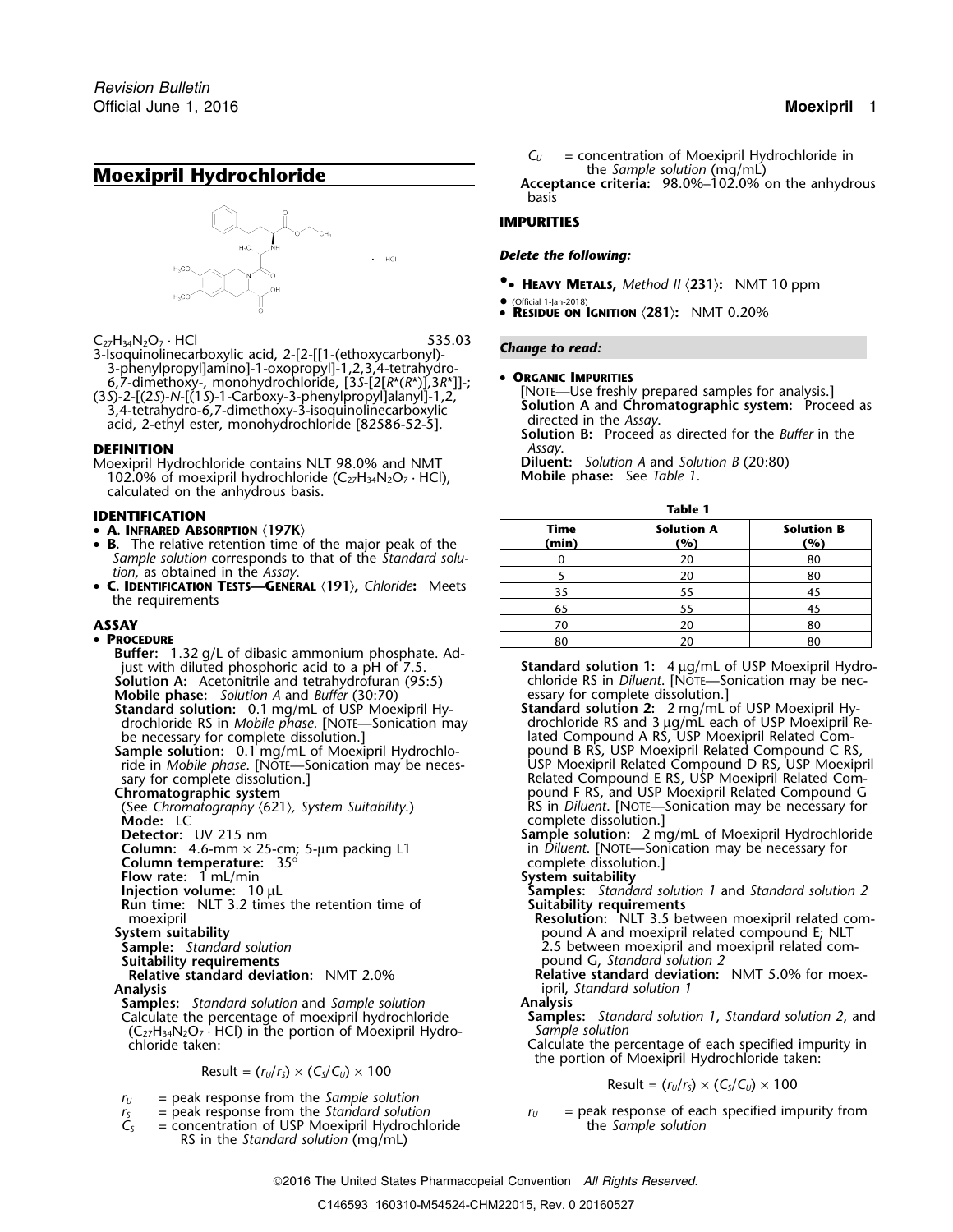- *r*<sub>S</sub> = peak response of the corresponding Reference **Chromatographic system**<br>Standard from Standard solution 2 (See Chromatography  $\langle 62 \rangle$
- *C<sub>S</sub>* = concentration of each specified impurity in **Mode:** LC *Standard solution 2* (mg/mL) **Detector:** UV 215 nm
- *Standard solution 2* (mg/mL)<br>= concentration of Moexipril Hydrochloride in  $C_U$  = concentration of Moexipril Hydrochloride in **Column:** 4.6-mm × 25-cm; 5-µm packing L3<br>the *Sample solution* (mg/mL) **Flow rate:** 1 mL/min

Calculate the percentage of any other individual unspecified impurity in the portion of Moexipril Hydrochloride taken:<br>System suitability and the second system suitability

$$
Result = (r_U/r_S) \times (C_S/C_U) \times 100
$$

- *<sup>r</sup><sup>U</sup>* = peak response of each individual unspecified **Relative standard deviation:** NMT 5.0%
- impurity from the *Sample solution*<br>peak response of moexipril from *Standard* **Analysis**<br>**Sample**
- 
- *C*<sub>*U*</sub> = concentration of Moexipril Hydrochloride in the *Sample solution* (mg/mL)

**Acceptance criteria:** See *Table 2*. Disregard peaks less *<sup>r</sup><sup>U</sup>* = peak response of imidazole from the *Sample* than  $\bullet$  0.05%.<sub> $\bullet$  (RB 1-Jun-2016)</sub>  $\bullet$  **solution solution** 

|                                              |                                             |                                       | Lς<br>$=$ concentration of USP imidazole RS in the                                                                             |
|----------------------------------------------|---------------------------------------------|---------------------------------------|--------------------------------------------------------------------------------------------------------------------------------|
| <b>Name</b>                                  | <b>Relative</b><br><b>Retention</b><br>Time | Acceptance<br>Criteria,<br>NMT $(% )$ | Standard solution (mg/mL)<br>= concentration of Moexipril Hydrochloride in<br>$C_{U}$<br>the Sample solution (mg/mL)           |
| Moexipril related<br>compound E <sup>a</sup> | 0.14                                        | 0.15                                  | Acceptance criteria: NMT 0.03%                                                                                                 |
| Moexipril related<br>compound A <sup>b</sup> | 0.28                                        | 0.2                                   | <b>SPECIFIC TESTS</b><br>• WATER DETERMINATION $(921)$ , Method I, Method Ia: N<br>1.5%                                        |
| Moexipril related<br>compound Fc             | 0.62                                        | 0.15                                  | • OPTICAL ROTATION $\langle 781S \rangle$ , Procedures, Specific Rotation<br>Sample solution: 0.011 g/mL of Moexipril Hydrochl |
| Moexipril related<br>compound G <sup>d</sup> | 0.90                                        | 0.15                                  | ride in alcohol. Sonicate to dissolve the sample.<br>Acceptance criteria: $+30.0^{\circ}$ to $+38.0^{\circ}$                   |
| Moexipril                                    | 1.00                                        |                                       |                                                                                                                                |
| Moexipril related<br>compound D <sup>e</sup> | 1.28                                        | 0.15                                  | <b>ADDITIONAL REQUIREMENTS</b><br>• PACKAGING AND STORAGE: Preserve in tight containers,                                       |
| Moexipril related<br>compound Bf             | 1.62                                        | 0.2                                   | protected from moisture. Store at room temperature.<br>• USP REFERENCE STANDARDS (11)<br>USP Imidazole RS                      |
| Moexipril related<br>compound C <sup>9</sup> | 2.26                                        | 0.15                                  | USP Moexipril Hydrochloride RS<br>USP Moexipril Related Compound A RS                                                          |
| Any other individual<br>unspecified impurity |                                             | 0.10                                  | (3S)-2-{(2S)-N-[(1S)-1-Carboxy-3-phenylpropyl]alany<br>1,2,3,4-tetrahydro-6,7-dimethoxy-3-isoquinoline-                        |
| Total impuritiesh                            |                                             | $1.0 \cdot$ (RB 1-Jun-2016)           | carboxylic acid.<br>$1 - 2 - 7$                                                                                                |

a. (*S*)-6,7-Dimethoxy-1,2,3,4-tetrahydroisoquinoline-3-carboxylic acid. C25H30N2O<sup>7</sup> 470.51 b. (3*S*)-2-{(2*S*)-*N*-[(1*S*)-1-Carboxy-3-phenylpropyl]alanyl}-1,2,3,4-tetrahy- USP Moexipril Related Compound B RS

 $\epsilon$  (S)-2-[(S)-1-Ethoxy-1-oxo-4-phenylbutan-2-ylamino]propanoic acid. . (*S*)-2-[(*S*)-1-Ethoxy-1-oxo-4-phenylbutan-2-ylamino]propanoic acid. oxo-3,4-dihydro-1*H*-pyrazino[1,2-*b*]isoquinolin-2(6*H*, d. (*S*)-6,7-Dimethoxy-2-{(*S*)-2-[(*S*)-1-methoxy-1-oxo-4-phenylbutan-2- <sup>11</sup>*H*,11a*H*)-yl}-4-phenylbutanoate. <sup>y</sup>lamino]propanoyl}-1,2,3,4-tetrahydroisoquinoline-3-carboxylic acid. <sup>C</sup>27H32N2O<sup>6</sup> 480.55 e. (*S*)-2-{(*S*)-2-[(*S*)-4-Cyclohexyl-1-ethoxy-1-oxobutan-2-ylamino]propa- USP Moexipril Related Compound C RS noyl}-6,7-dimethoxy-1,2,3,4-tetrahydroisoquinoline-3-carboxylic acid. (*S*)-*tert*-Butyl 2-{(*S*)-2-[(*S*)-1-ethoxy-1-oxo- <sup>f</sup> . (*S*)-Ethyl 2-{(3*S*,11a*S*)-8,9-dimethoxy-3-methyl-1,4-dioxo-3,4-dihydro-<sup>1</sup>*<sup>H</sup>* 4-phenylbutan-2-ylamino]propanoyl}-6,7-dimethoxy- -pyrazino[1,2-*b*]isoquinolin-2(6*H*,11*H*,11a*H*)-yl}-4-phenylbutanoate. g (5)-tert-Butyl 2-((5)-2-((5)-1-ethoxy-1-oxo-4-phenylbutan-2-ylami-<br>no]propanoyl}-6,7-dimethoxy-1,2,3,4-tetrahydroisoquinoline-3-carboxyl- C<sub>31</sub>H<sub>42</sub>N<sub>2</sub>O<sub>7</sub> 554.67 ate.<br>h Sum of all specified and unspecified impurities.<br>(S)-2-{(S)-2-{(S)-2-{(S)-4-Cyclohexyl-1-ethoxy-

### **CONTENT OF IMIDAZOLE**

- 
- **EXECUTE THE SURVEL SAMPLE PASSE:** Hexane, isopropyl alcohol, and diethyl<br>
amine (52: 48: 0.025)<br> **Standard solution:** 0.01 mg/mL of USP Imidazole RS<br>
in Mobile phase. [NOTE—Sonication may be necessary<br> **Standard solution**

Stand Chromatography  $\langle 621 \rangle$ , System Suitability.)<br>Mode: LC the *Sample solution* (mg/mL) **Flow rate:** 1 mL/min the percentage of any other individual **Figure 1 m Flow rate:** 20 µL **Run time:** NLT 3.3 times the retention time of imidazole **System suitability** Result = (*<sup>r</sup>U*/*<sup>r</sup>S*) × (*CS*/*CU*) ×<sup>100</sup> **Sample:** *Standard solution* **Suitability requirements**

 $r_s$  = peak response of moexipril from Standard<br>solution 1<br>C<sub>s</sub> = concentration of USP Moexipril Hydrochloride<br>RS in Standard solution 1 (mg/mL)<br>RS in Standard solution 1 (mg/mL)

$$
Result = (r_U/r_S) \times (C_S/C_U) \times 100
$$

- 
- *<sup>r</sup><sup>S</sup>* = peak response of imidazole from the *Standard* **Table 2** *Solution*<br> $C_5$  = concentration of USP Imidazole RS in the
	-
	- *C<sub>U</sub>* = concentration of Moexipril Hydrochloride in<br>the *Sample solution* (mg/mL)

### Moexipril related **SPECIFIC TESTS**

- •**WATER DETERMINATION**  $\langle 921 \rangle$ , *Method I, Method Ia*: NMT<br>1.5%<br>**OPTICAL ROTATION**  $\langle 7815 \rangle$ , *Procedures, Specific Rotation*
- **Sample solution:** 0.011 g/mL of Moexipril Hydrochloride in alcohol. Sonicate to dissolve the sample. Acceptance criteria: +30.0° to +38.0°

### **ADDITIONAL REQUIREMENTS**

- protected from moisture. Store at room temperature.
- 
- **USP REFERENCE STANDARDS**  $\langle 11 \rangle$ <br>USP Imidazole RS
	-
- USP Moexipril Hydrochloride RS<br>USP Moexipril Related Compound A RS
- (3*S*)-2-{(2*S*)-*N*-[(1*S*)-1-Carboxy-3-phenylpropyl]alanyl}- 1,2,3,4-tetrahydro-6,7-dimethoxy-3-isoquinoline-(Carboxylic acid.<br>C<sub>25</sub>H<sub>30</sub>N<sub>2</sub>O<sub>7</sub> 470.51
- 
- dro-6,7-dimethoxy-3-isoquinolinecarboxylic acid. (*S*)-Ethyl 2-{(3*S*,11a*S*)-8,9-dimethoxy-3-methyl-1,4-di-
	-
	-
	-
	-
	-
	-
- . Sum of all specified and unspecified impurities. (*S*)-2-{(*S*)-2-[(*S*)-4-Cyclohexyl-1-ethoxy-1-oxobutan-• CONTENT OF IMIDAZOLE  $\sim$  2-ylamino]propanoyl}-6,7-dimethoxy-1,2,3,4-te-
	-
	-
	-
	-
	-
	-
	-